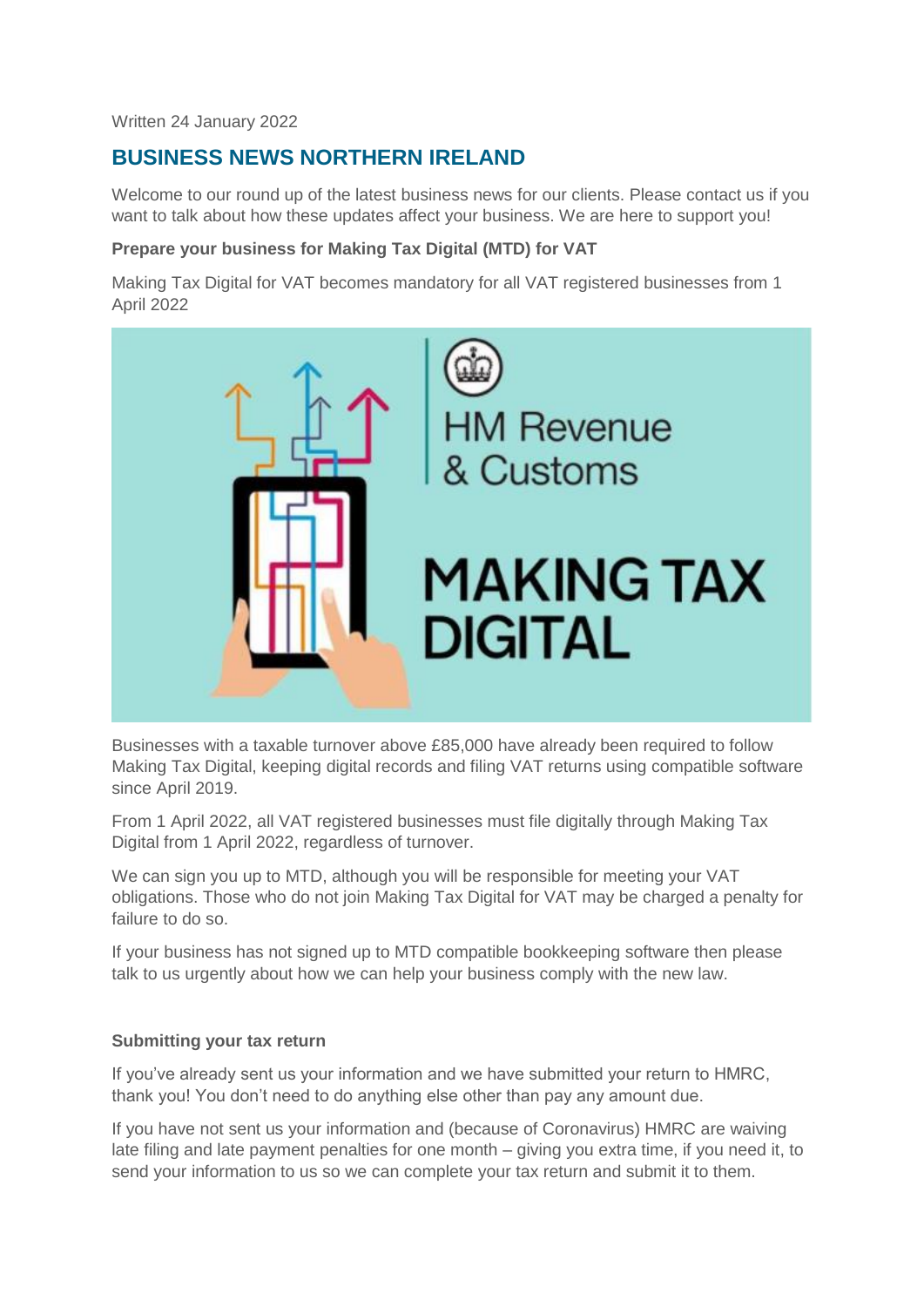You will not receive a late filing penalty as long as your tax return is filed online by 28 February. Interest will be charged from 1 February on any outstanding liabilities you have not paid. You will not be charged a 5% late payment penalty if you pay your tax or make a Time to Pay arrangement by 1 April.

If you can't pay in full by 31 January because of financial difficulties, HMRC may be able to help by arranging a payment plan. Payment plans or payments in full must be in place by midnight on 1 April to avoid a late payment penalty. If you owe less than £30,000, you may be able to do this online without speaking to them. Go to GOV.UK and search 'HMRC payment plan'.

Please contact us if you need assistance.

## **Decisions of the Executive - relaxations to COVID restrictions**

Last week the Executive agreed an approach for relaxing the measures put in place to manage the COVID-19 Omicron variant.



From 21 January:

- In hospitality settings the requirement to be seated whilst consuming food and/or drink and for table service in premises that provide alcohol will be removed as will the rule of 6.
- In domestic settings guidance regarding the cap on the number households meeting indoors will be removed. (A maximum number of 30 people permitted to gather will be retained in regulation.)
- On face coverings the requirement to provide proof of exemption will be removed and the reasonable excuse of 'severe distress' will be reintroduced.
- The quidance on working from home will revert to working from home where you can with employers encouraged to facilitate this.

The Executive has also been advised by the Department of Health that the minimum selfisolation period for people testing positive for Covid-19 will be reduced to five full days, subject to negative lateral flow tests on days 5 and 6 of their isolation.

From 26 January: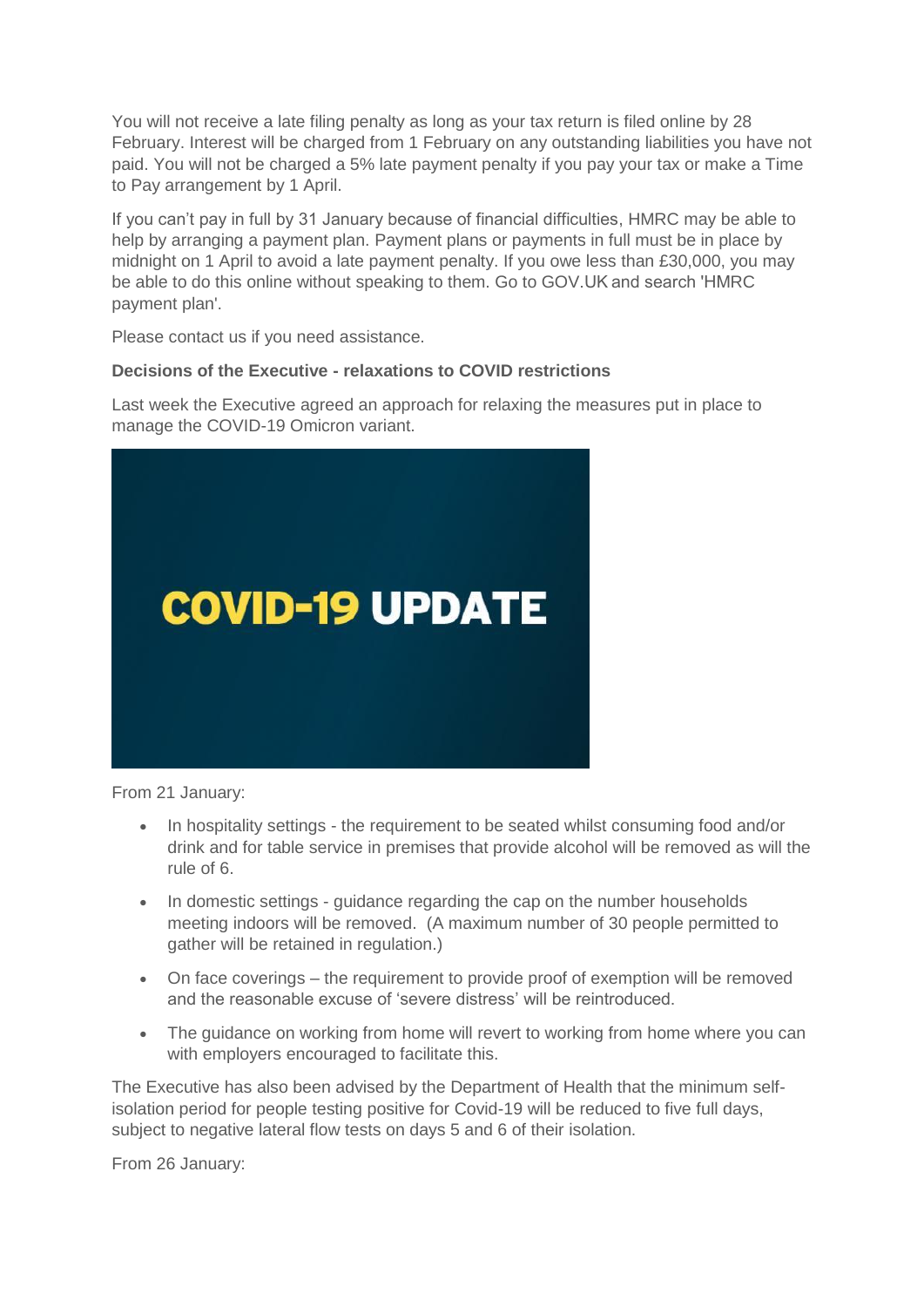Nightclubs will be permitted to open.

- Dancing and indoor standing events can resume.
- In relation to COVID-status certification the legal requirement will continue to apply in relation to nightclubs and indoor unseated or partially seated events with 500 people or more. For other settings where COVID status certificates are currently required, guidance would strongly encourage their continued use.
- In workplaces the requirement for offices to take reasonable measures for 2m social distancing will be removed. Guidance remains in place that risk assessments should be carried out.

From 10 February

All remaining COVID measures will be reviewed by the Executive on 10 February.

This includes:

- the legal duty on retail to take reasonable measures to reduce the risk of transmission;
- the legal requirement to wear face coverings and the associated duty on businesses to take reasonable measures to ensure compliance;
- the legal requirement for risk assessments in prescribed settings;
- the legal requirement for recording visitor information in prescribed settings;
- the remaining legal requirements in relation to Covid-status certification; and
- the guidance on the regular use of LFD testing, and in particular before meeting up with others.

See: Decisions of the Executive - [relaxations to COVID restrictions | The Executive Office](http://www.executiveoffice-ni.gov.uk/news/decisions-executive-relaxations-covid-restrictions)  [\(executiveoffice-ni.gov.uk\)](http://www.executiveoffice-ni.gov.uk/news/decisions-executive-relaxations-covid-restrictions)

# **Police CyberAlarm**

The Police CyberAlarm is a free tool to help your business understand and monitor malicious cyber activity. Police CyberAlarm acts as a "CCTV camera" monitoring the traffic seen by your businesses' connection to the internet. It will detect and provide regular reports of suspected malicious activity, enabling your business to minimise your vulnerabilities.

Once you become a 'Police CyberAlarm' member, you install a 'CyberAlarm Virtual Server' on your system, which will be used to collect and process traffic logs identifying suspicious activity from your firewall/internet gateway.

What are the benefits to my business?

- regular reporting
- identify your business vulnerabilities
- business information and intelligence
- helping the police help you

See: [Police CyberAlarm](https://cyberalarm.police.uk/)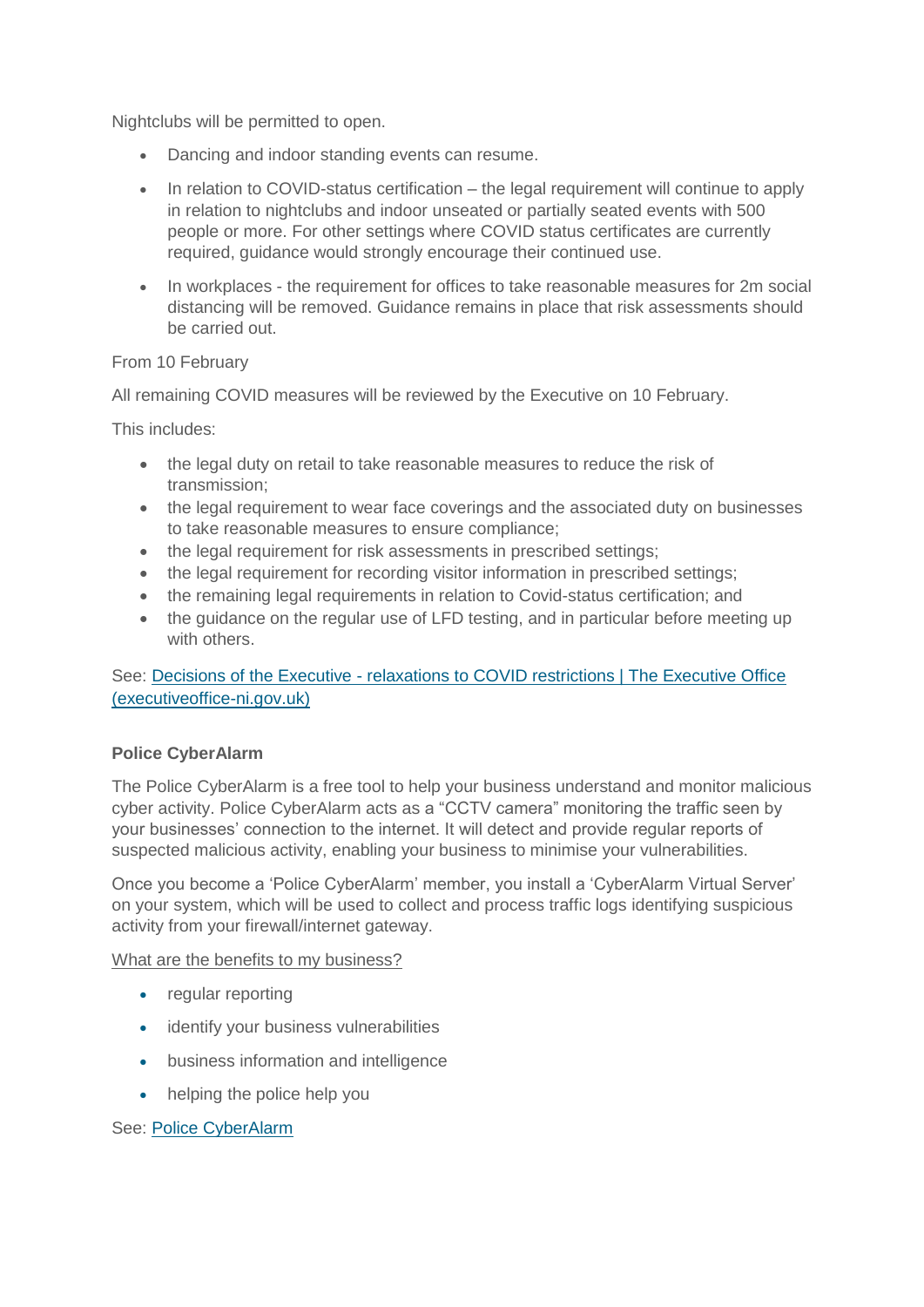#### **Discover 5G technology in Japan**

Japan is embracing 5G and is expected to become the leading force in cellular technology by 2026. With this Innovate UK-funded Global Business Innovation Programme (GBIP), this is your chance to showcase your business to Japan's game-changing cellular technology business ecosystem, with a four-day market visit.

Up to 15 ambitious UK businesses will be selected to explore the growth opportunities in this market, and an exclusive chance to connect with innovation collaborators, partners and those like-minded.

This initiative is relevant for businesses that focus on the diversification of the UK's 5G ecosystem, including enhanced cybersecurity, speed of deployment and a reduction in the integration barriers.

See: [Innovate UK's Global Business Innovation Programe Flyer \(ukri.org\)](https://www.innovateukedge.ukri.org/static/2022-01/Japan%20%205G%20Technology-%20Flyer.pdf?VersionId=fsY_3NGJ8XF8mWSIFB_wq8pOxFinp8LL)

### **Hydrogen BECCS Innovation Programme**

The Department for Business, Energy & Industrial Strategy (BEIS) has launched a new programme to help develop innovative technologies to produce hydrogen, a clean energy source, from sustainable biomass and waste.

The Hydrogen BECCS Innovation Programme is funded through the £1 billion Net Zero Innovation Portfolio, which aims to accelerate the commercialisation of innovative clean energy technologies and processes through the 2020s and 2030s.

BECCS technology can uniquely offer the ability to remove carbon dioxide from the atmosphere, as the CO2 absorbed during the growth of the sustainable biomass and the organic content found in waste can then be permanently removed from the atmosphere using carbon capture technologies. Hydrogen BECCS technologies therefore have a key role to play on the UK's path to net zero emissions, providing hydrogen as a clean fuel for hard-to-decarbonise sectors such as transport and heavy industry, while also removing greenhouse gases from the atmosphere.

See: [New scheme for technologies producing hydrogen from biomass \(nibusinessinfo.co.uk\)](https://www.nibusinessinfo.co.uk/content/new-scheme-technologies-producing-hydrogen-biomass)

### **Diffuse Coastal Pollution Challenge**

Geovation and the UK Hydrographic Office (UKHO) have launched a challenge to find a sustainable solution to diffuse coastal pollution.

Diffuse pollution is pollution from multiple, often unidentified sources. Diffuse pollution causes significant damage to the coastal environment. Impacts of diffuse pollution are disturbing, including eutrophication, loss of biodiversity, human health, and adverse effects to the food chain.

The main source of water quality degradation worldwide is diffuse pollution. Half of the world's population suffer from polluted water; freshwater diversity has declined by 81 per cent and 500 marine locations are now dead zones. All these issues are significant effects of diffuse coastal pollution, the ripple effect is global.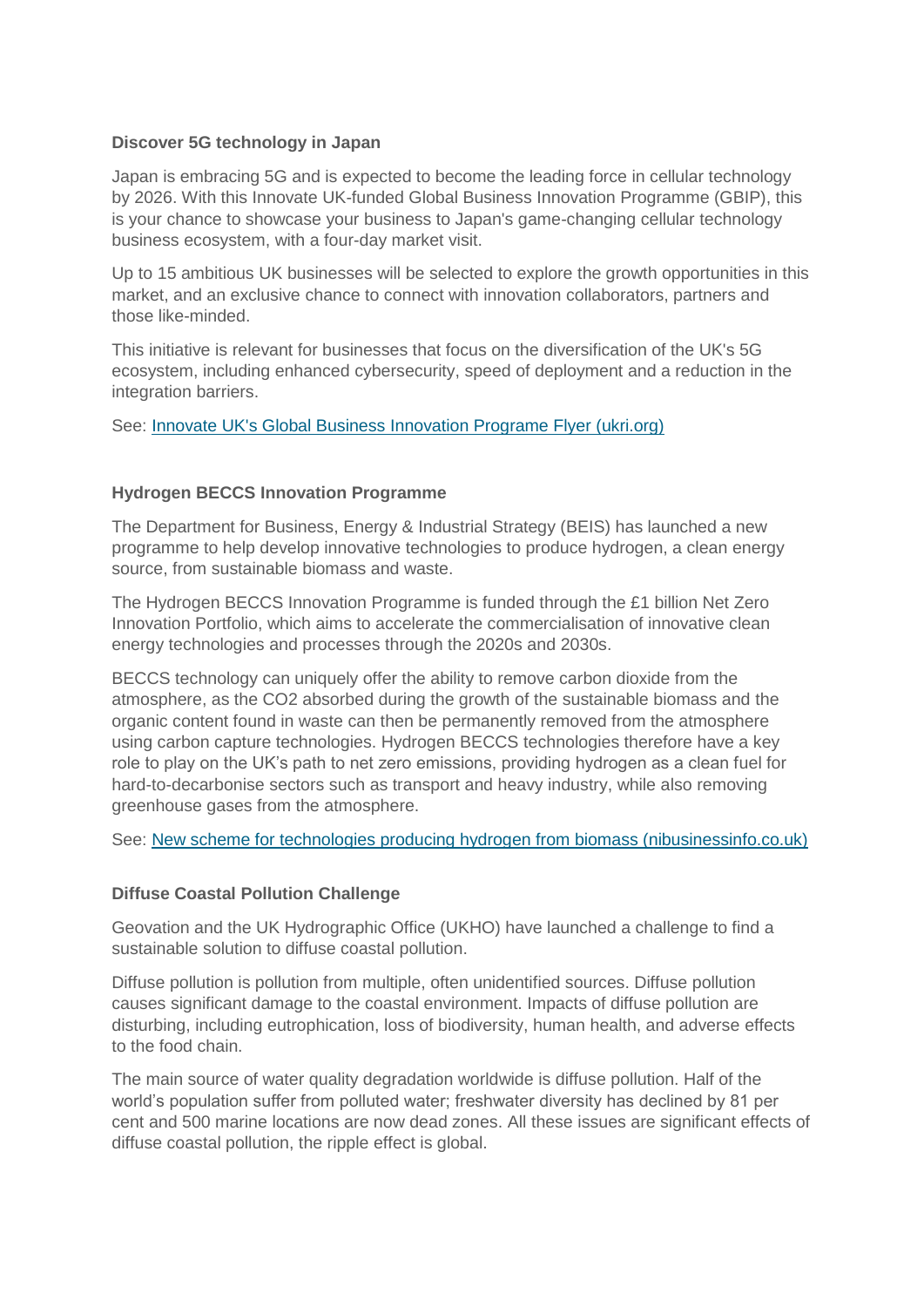Geovation's approach is grounded in research and collaboration - working together with innovators and start-ups is key to proposing the most effective and long-term real solutions.

The challenge is open to UK residents over 18 years old and UK registered Ltd companies. Joining the challenge offers several benefits including:

- up to £5,000 for challenge winners
- a chance to collaborate with UKHO and Ordnance Survey
- PR opportunities
- getting access to the most cutting edge data

On initial registration for the challenge you will get access to the data, information and primary and secondary research Geovation and UKHO have carried out, which will help you create your solution.

You can then make a full application to the challenge - applicants will need to submit a slide deck and video. After the successful start-ups have been announced, Geovation will work with them to refine, and challenge proposed solutions. Following that, pitching will take place and the winners will be announced and awarded the cash prize.

See: [Diffuse Coastal Pollution Challenge | Geovation](https://geovation.uk/diffuse-coastal-pollution-challenge/)

## **Driving the Electric Revolution – Building Talent for the Future 2**

Innovate UK's Driving the Electric Revolution challenge, part of UK Research and Innovation, is investing up to £4.5 million in grants for projects building talent for the future.

The aim of this competition is to create and deliver course content and materials that will support skills, talent and training across Power Electronics, Machines and Drives (PEMD) manufacturing and supply chains; building awareness of PEMD and filling key gaps in the UK's workforce talent and training capabilities.

Opportunities could include but are not limited to:

- schools' engagement
- apprenticeships and internships
- upskilling and reskilling of existing workforce
- technical courses and vocational training
- undergraduate, postgraduate and continuing professional development (CPD)

This is an expression of interest (EoI) stage of a two stage competition. There is no funding at this EoI stage. If you are successful in this stage, you will be invited to apply into the full stage competition, which will open in March 2022.

See: Competition overview - [Driving the Electric Revolution –](https://apply-for-innovation-funding.service.gov.uk/competition/1088/overview) Building Talent for the Future 2: EoI - [Innovation Funding Service \(apply-for-innovation-funding.service.gov.uk\)](https://apply-for-innovation-funding.service.gov.uk/competition/1088/overview)

# **Digital Support Programme for Armagh, Banbridge and Craigavon**

This programme provides digital assistance and mentoring to businesses.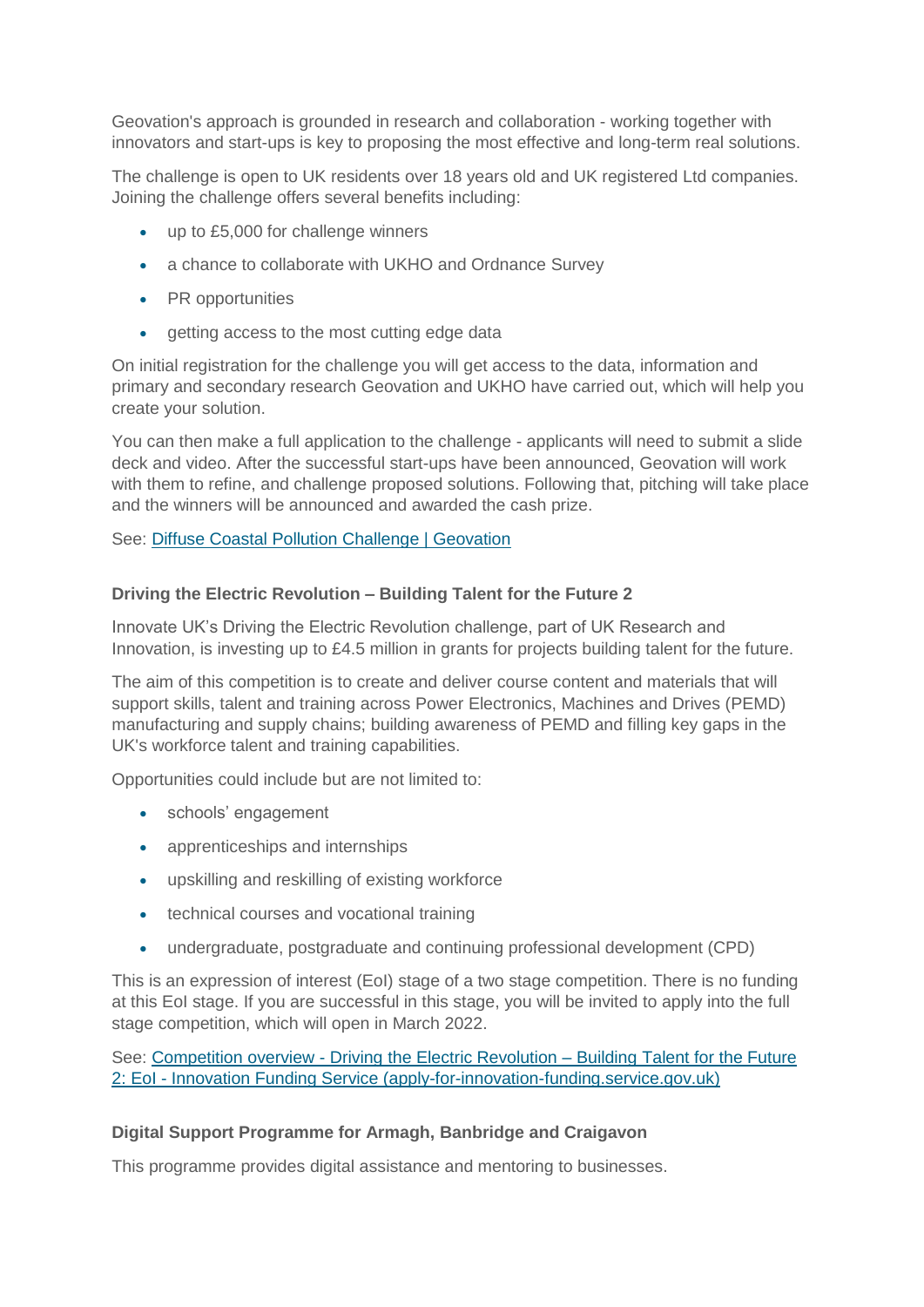Armagh City, Banbridge and Craigavon Borough Council has launched the Digital Support Programme which provides digital assistance and mentoring to businesses to help increase their digital capacity.

Each successful applicant will:

- receive one-to-one mentor support from an experienced digital consultant
- undergo a detailed digital audit to identify the unique opportunities available to help them grow
- have access to webinars which will be delivered between February and September 2022 providing practical advice and guidance on how to achieve digital growth

To be eligible for this programme businesses must be able to verify the following:

- be based in Armagh City, Banbridge and Craigavon Borough Council area
- have less than 50 employees
- have been trading for at least three months
- have potential to grow through the use of digital technology

See: Home - [Digital Mentoring Programme](https://digitalmentoringprogramme.com/)

#### **Sales Accelerator Programme**

Lisburn & Castlereagh City Council and Newry, Mourne and Down District Council are recruiting for the Sales Accelerator Programme which helps small businesses boost sales and rebuild their customer base.

The programme will commence in early March 2022 and will run until July 2022.

Programme support is open to businesses that:

- are located in either the Lisburn & Castlereagh City Council or the Newry or Mourne and Down District Council area
- have been trading for more than six months
- employ less than 50 people
- have both sales growth and job creation potential

See: [Sales Accelerator Programme \(nibusinessinfo.co.uk\)](https://www.nibusinessinfo.co.uk/content/sales-accelerator-programme)

### **Creative Industries Seed Fund opens for applications**

The Arts Council of Northern Ireland, in collaboration with Future Screens NI, has opened a new funding programme to help develop partnerships that will use the arts within new and emerging digital, immersive technologies.

The programme aims to assist arts organisations, entrepreneurs, and creative businesses to undertake projects that contribute to the growth of the creative industries and unlock future income generation.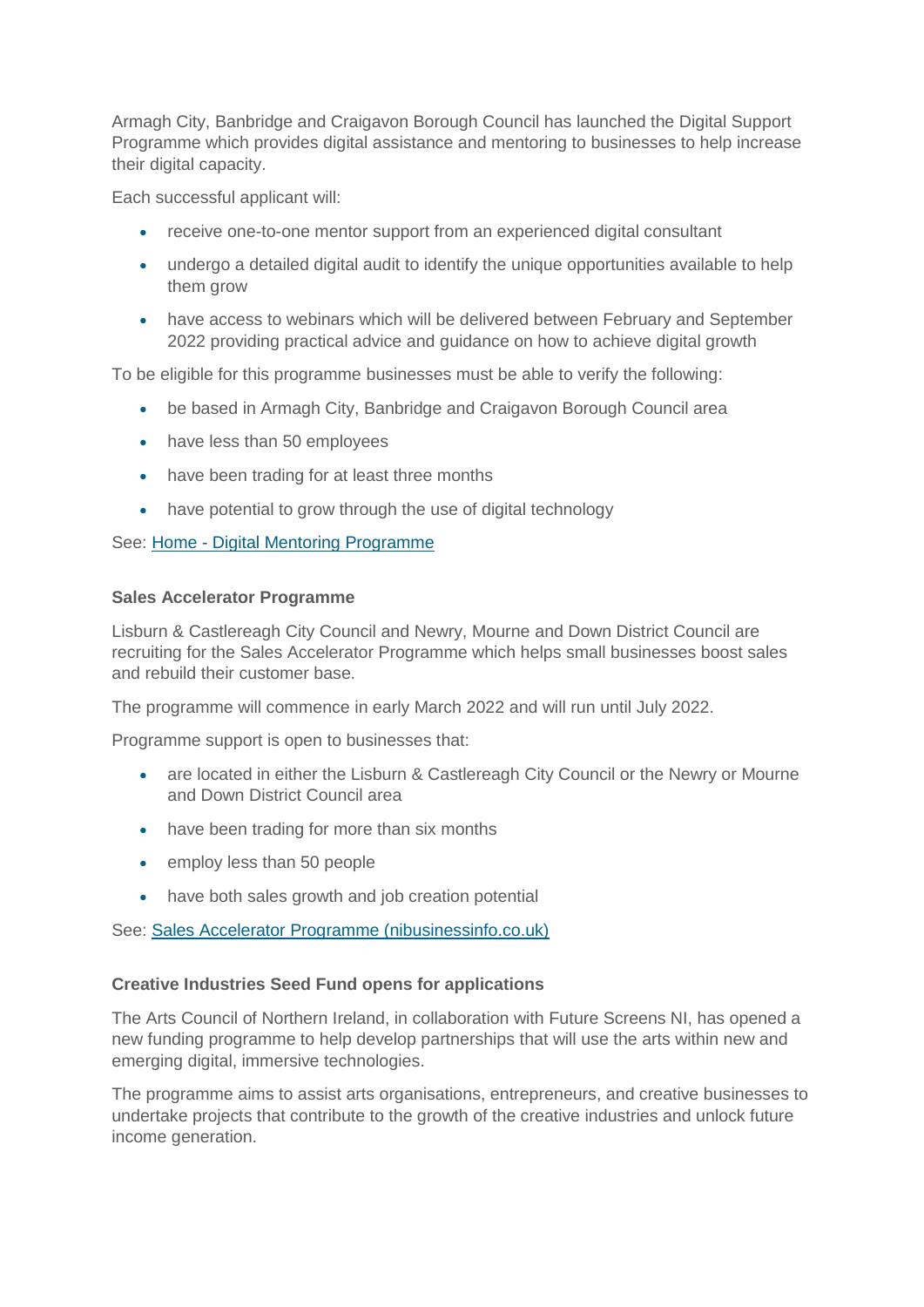Eligible applications must be partnerships between an arts organisation or artist and a creative business or academia. Proposals must use new and emerging technology to:

- advance artistic practice to enhance the experience of arts audiences
- create new digital artistic products
- allow for digital distribution of existing arts products or services

The fund is open for online applications until 12 noon on Monday 28 February 2022.

See: Creative Industries Seed Fund | [Arts Council of Northern Ireland \(artscouncil-ni.org\)](http://artscouncil-ni.org/funding/scheme/creative-industries-seed-fund-2022)

### **Digital Evolution Awards for arts organisations**

The Arts Council of Northern Ireland has opened a new funding programme to help upskill Northern Ireland arts organisation in the use of digital technology and to enable creation of digital arts.

The programme aims to support those arts organisations who are making digital art for the first time or are working with digital or immersive technology which they have not used previously.

Examples of the types of project that this scheme will support include:

- creation of a virtual environment or augmented reality environment, such as augmented reality visual arts or sound overlay on venues or geographical spaces
- using technology, such as 3D rendering and printing, to create artwork digitally which can either exist digitally or be manufactured into 3D physical objects
- using technology to translate data into artistic content for example algorithms that create music or visual content from data input
- app development for the delivery of artistic content this could include gamification or making an artistic experience for consumption on digital devices (this does not include streaming of filmed / recorded performances)
- piloting new forms of support to individual artists or organisations that results in the creation of digital art

## See: Organisations Digital Evolution Awards | [Arts Council of Northern Ireland \(artscouncil](http://artscouncil-ni.org/funding/scheme/organisations-digital-evolution-awards)[ni.org\)](http://artscouncil-ni.org/funding/scheme/organisations-digital-evolution-awards)

### **Innovation Vouchers: January 2022 call**

The next Innovation Voucher Programme call opens Monday 24 January 2022 and closes at 15:00 on Friday 11 February 2022

Businesses can apply for a £5,000 Innovation Voucher to work with a public sector knowledge provider on an innovation project.

The voucher allows you to access the skills and expertise of universities, colleges or Institutes of Technology in NI and ROI to help you create or improve products and services.

Typical projects supported through Innovation Vouchers include: